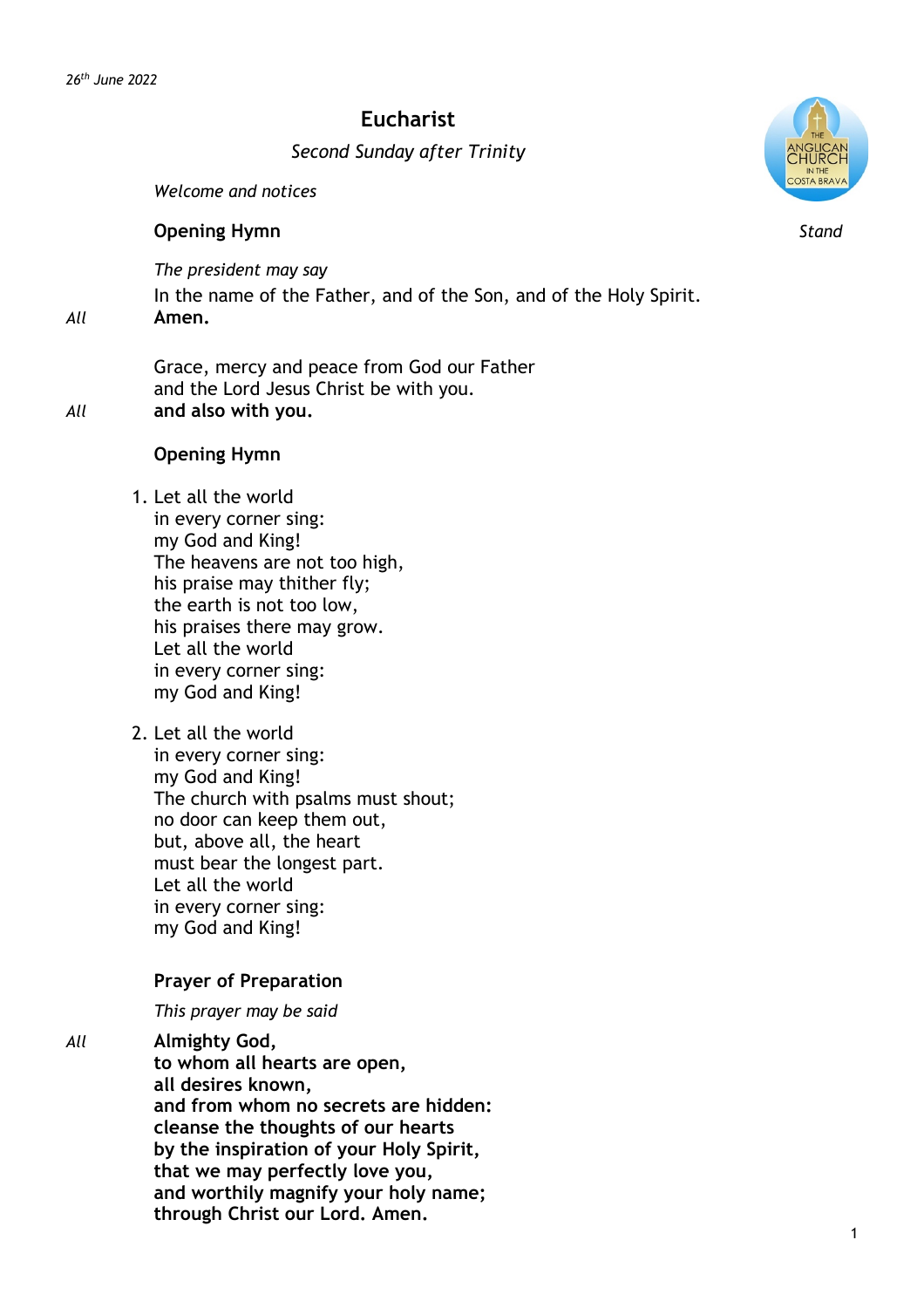### **Prayers of Penitence** *Sit*

*The deacon or minister may say* 

Our Lord Jesus Christ said: The first commandment is this: 'Hear, O Israel, the Lord our God is the only Lord. You shall love the Lord your God with all your heart, with all your soul, with all your mind, and with all your strength.'

The second is this: 'Love your neighbour as yourself.'

There is no other commandment greater than these. On these two commandments hang all the law and the prophets.

### *All* **Amen. Lord, have mercy.**

God so loved the world that he gave his only Son Jesus Christ to save us from our sins, to be our advocate in heaven, and to bring us to eternal life.

My brothers & sisters, as we prepare to celebrate the presence of Christ in word and sacrament, let us call to mind and confess our sins

#### *A moment of silence is kept*

*All* **Most merciful God,**

**Father of our Lord Jesus Christ, we confess that we have sinned in thought, word and deed. We have not loved you with our whole heart. We have not loved our neighbours as ourselves. In your mercy forgive what we have been, help us to amend what we are, and direct what we shall be; that we may do justly, love mercy, and walk humbly with you, our God. Amen.**

Almighty God, who forgives all who truly repent, have mercy upon *you*, pardon and deliver *you* from all *your* sins, confirm and strengthen *you* in all goodness, and keep *you* in life eternal; through Jesus Christ our Lord.

*All* **Amen.**

# **The Gloria**

*All* **Glory to God, Glory to God, Glory to God in the highest.**

> **Glory to God in the highest, and peace to his people on earth. Lord God, heavenly King, almighty God and Father, we worship you, we give you thanks, we praise you for your glory. Glory to God, Glory to God, Glory to God in the highest.**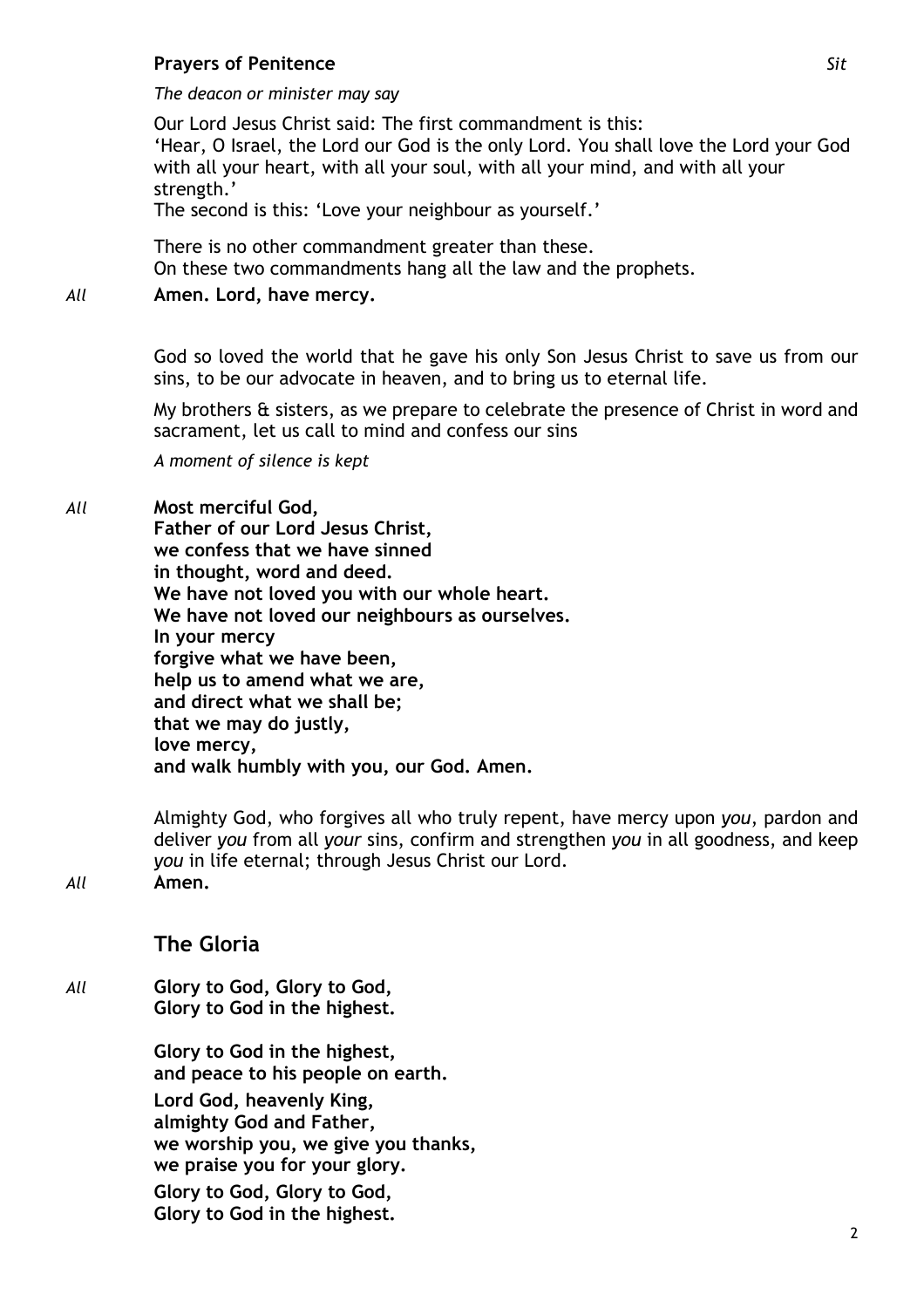**Lord Jesus Christ, only Son of the Father, Lord God, Lamb of God, you take away the sin of the world: have mercy on us; you are seated at the right hand of the Father: receive our prayer.**

**Glory to God, Glory to God, Glory to God in the highest.**

**For you alone are the Holy One, you alone are the Lord, you alone are the Most High, Jesus Christ, with the Holy Spirit, in the glory of God the Father.**

**Glory to God, Glory to God, Glory to God in the highest.**

### **The Collect**

*The president introduces a period of silent prayer with the words 'Let us pray'* 

Faithful Creator, whose mercy never fails: deepen our faithfulness to you and to your living Word, Jesus Christ our Lord.

#### *All* **Amen.**

**The Liturgy of the Word** *Sit*

**2 Kings 2.1–2, 6–14**

Now when the Lord was about to take Elijah up to heaven by a whirlwind, Elijah and Elisha were on their way from Gilgal. Elijah said to Elisha, 'Stay here; for the Lord has sent me as far as Bethel.' But Elisha said, 'As the Lord lives, and as you yourself live, I will not leave you.' So they went down to Bethel.

Then Elijah said to him, 'Stay here; for the Lord has sent me to the Jordan.' But he said, 'As the Lord lives, and as you yourself live, I will not leave you.' So the two of them went on. Fifty men of the company of prophets also went, and stood at some distance from them, as they both were standing by the Jordan.  $8$  Then Elijah took his mantle and rolled it up, and struck the water; the water was parted to the one side and to the other, until the two of them crossed on dry ground.

When they had crossed, Elijah said to Elisha, 'Tell me what I may do for you, before I am taken from you.' Elisha said, 'Please let me inherit a double share of your spirit.' He responded, 'You have asked a hard thing; yet, if you see me as I am being taken from you, it will be granted you; if not, it will not.' As they continued walking and talking, a chariot of fire and horses of fire separated the two of them, and Elijah ascended in a whirlwind into heaven. Elisha kept watching and crying out, 'Father, father! The chariots of Israel and its horsemen!' But when he could no longer see him, he grasped his own clothes and tore them in two pieces.

He picked up the mantle of Elijah that had fallen from him, and went back and stood on the bank of the Jordan. He took the mantle of Elijah that had fallen from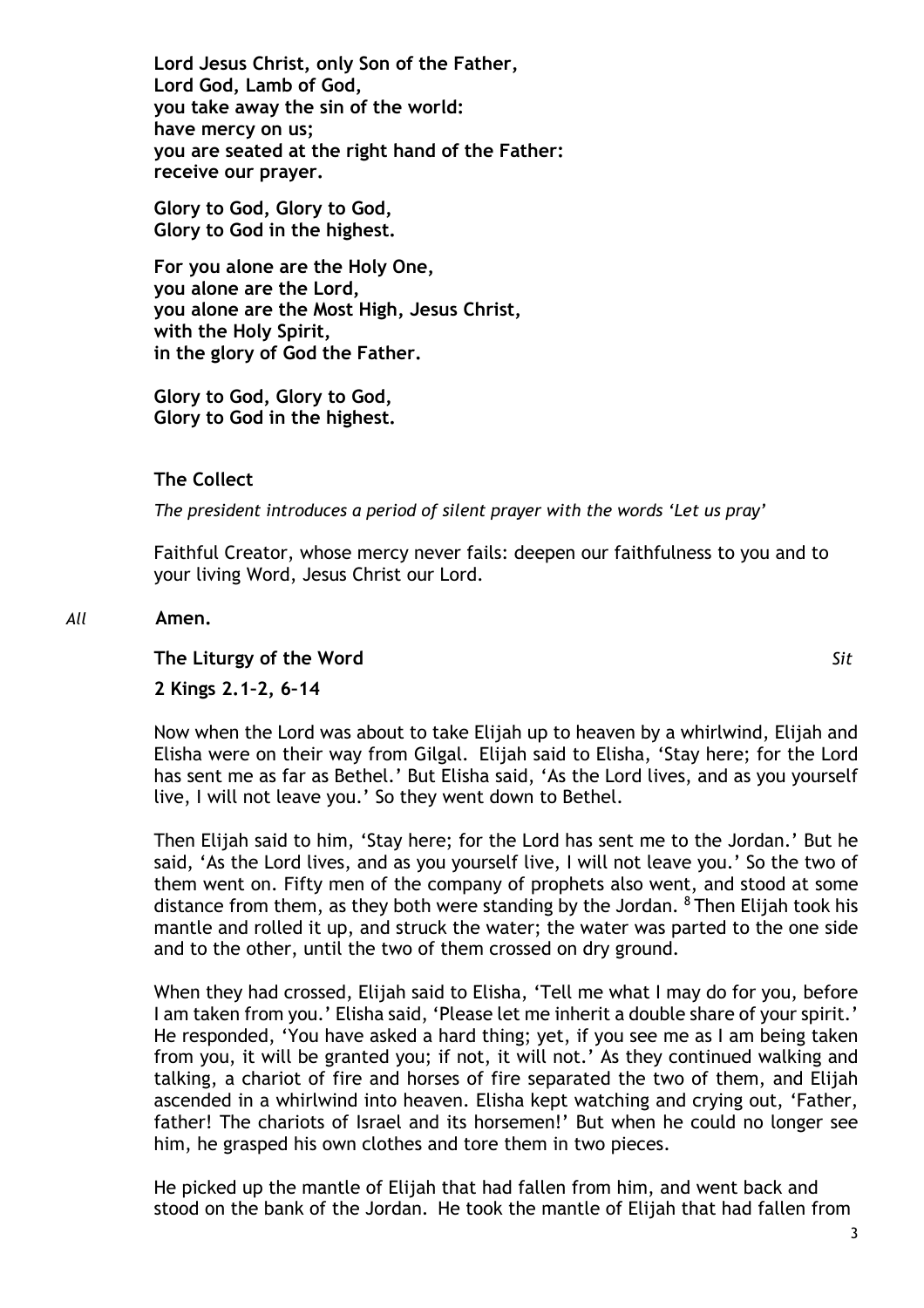him, and struck the water, saying, 'Where is the Lord, the God of Elijah?' When he had struck the water, the water was parted to the one side and to the other, and Elisha went over.

This is the word of the Lord. *All* **Thanks be to God.**

### **Galatians 5.1, 13-25**

For freedom Christ has set us free. Stand firm, therefore, and do not submit again to a yoke of slavery.

For you were called to freedom, brothers and sisters;<sup>\*</sup> only do not use your freedom as an opportunity for self-indulgence,\* but through love become slaves to one another. For the whole law is summed up in a single commandment, 'You shall love your neighbour as yourself.' If, however, you bite and devour one another, take care that you are not consumed by one another.

Live by the Spirit, I say, and do not gratify the desires of the flesh. For what the flesh desires is opposed to the Spirit, and what the Spirit desires is opposed to the flesh; for these are opposed to each other, to prevent you from doing what you want. But if you are led by the Spirit, you are not subject to the law. Now the works of the flesh are obvious: fornication, impurity, licentiousness, idolatry, sorcery, enmities, strife, jealousy, anger, quarrels, dissensions, factions, envy,<sup>\*</sup> drunkenness, carousing, and things like these. I am warning you, as I warned you before: those who do such things will not inherit the kingdom of God.

By contrast, the fruit of the Spirit is love, joy, peace, patience, kindness, generosity, faithfulness, gentleness, and self-control. There is no law against such things. And those who belong to Christ Jesus have crucified the flesh with its passions and desires. If we live by the Spirit, let us also be guided by the Spirit.

This is the word of the Lord. *All* **Thanks be to God.**

### **Gradual Hymn** *Stand*

**Dear Lord and Father of mankind** *sung by St Martin's Voices*

- 1 Dear Lord and Father of mankind, forgive our foolish ways; re-clothe us in our rightful mind; in purer lives thy service find, in deeper reverence, praise.
- 2 In simple trust like theirs who heard beside the Syrian sea the gracious calling of the Lord, let us, like them, without a word rise up and follow thee.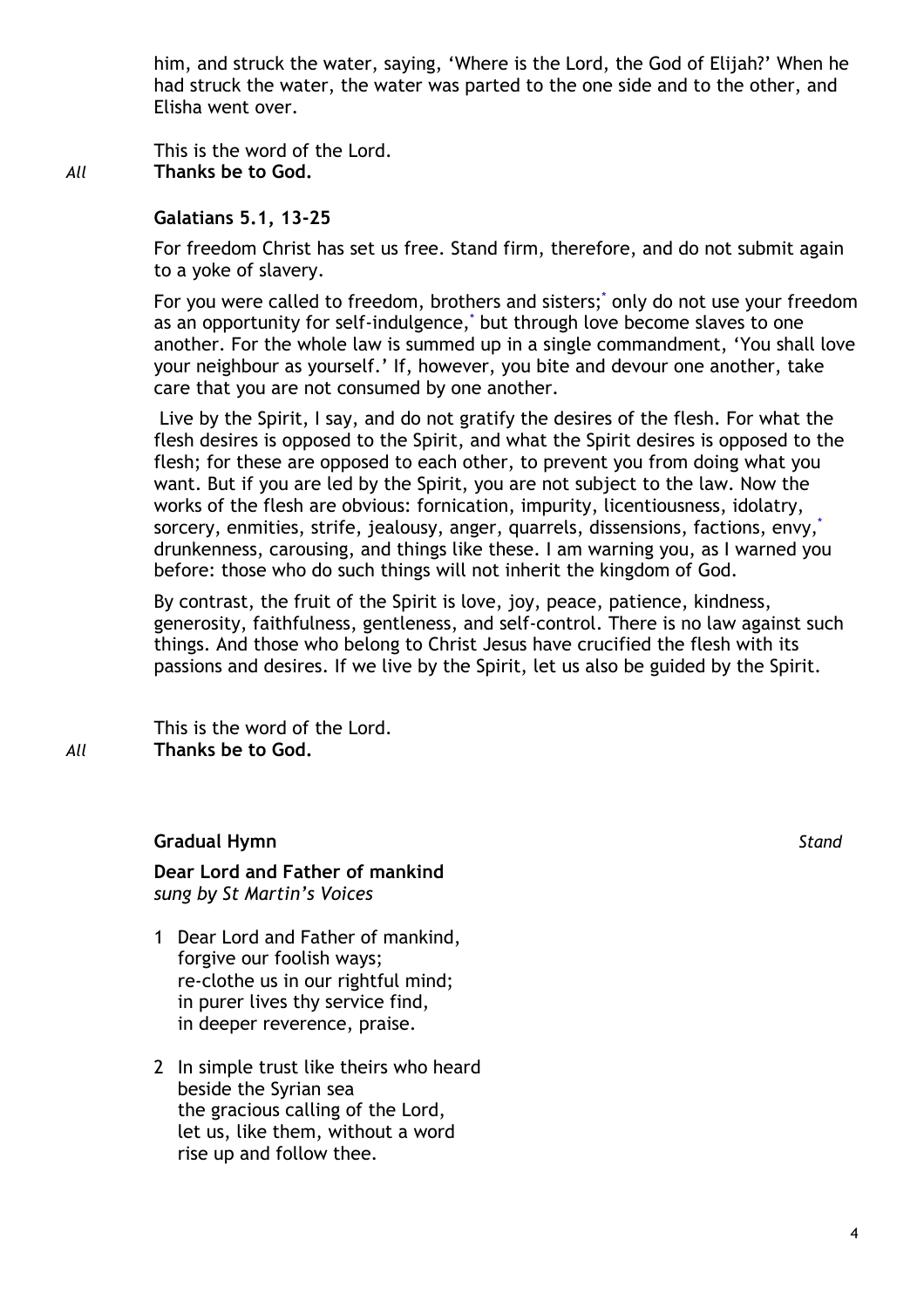- 3 Drop thy still dews of quietness, till all our strivings cease; take from our souls the strain and stress, and let our ordered lives confess the beauty of thy peace.
- 4 Breathe through the heats of our desire thy coolness and thy balm; let sense be dumb, let flesh retire; speak through the earthquake, wind and fire, O still small voice of calm.

*John Greenleaf Whittier (1807-1892) (Public Domain)*

### **Gospel Reading** *Remain standing*

### **Gospel Acclamation**

Alleluia, alleluia, I am the light of the world, says the Lord. Whoever follows me will never walk in darkness but will have the light of life.

### *All* **Alleluia**

Hear the Gospel of our Lord Jesus Christ according to *Luke All* **Glory to you, O Lord.**

### **Luke 9.51-end**

When the days drew near for him to be taken up, he set his face to go to Jerusalem. And he sent messengers ahead of him. On their way they entered a village of the Samaritans to make ready for him; but they did not receive him, because his face was set towards Jerusalem. When his disciples James and John saw it, they said, 'Lord, do you want us to command fire to come down from heaven and consume them?'\* But he turned and rebuked them. Then\* they went on to another village.

As they were going along the road, someone said to him, 'I will follow you wherever you go.' And Jesus said to him, 'Foxes have holes, and birds of the air have nests; but the Son of Man has nowhere to lay his head.' To another he said, 'Follow me.' But he said, 'Lord, first let me go and bury my father.' But Jesus<sup>\*</sup> said to him, 'Let the dead bury their own dead; but as for you, go and proclaim the kingdom of God.' Another said, 'I will follow you, Lord; but let me first say farewell to those at my home.' Jesus said to him, 'No one who puts a hand to the plough and looks back is fit for the kingdom of God.'

#### *At the end*

This is the Gospel of the Lord. *All* **Praise to you, O Christ.**

**Sermon** *Sit*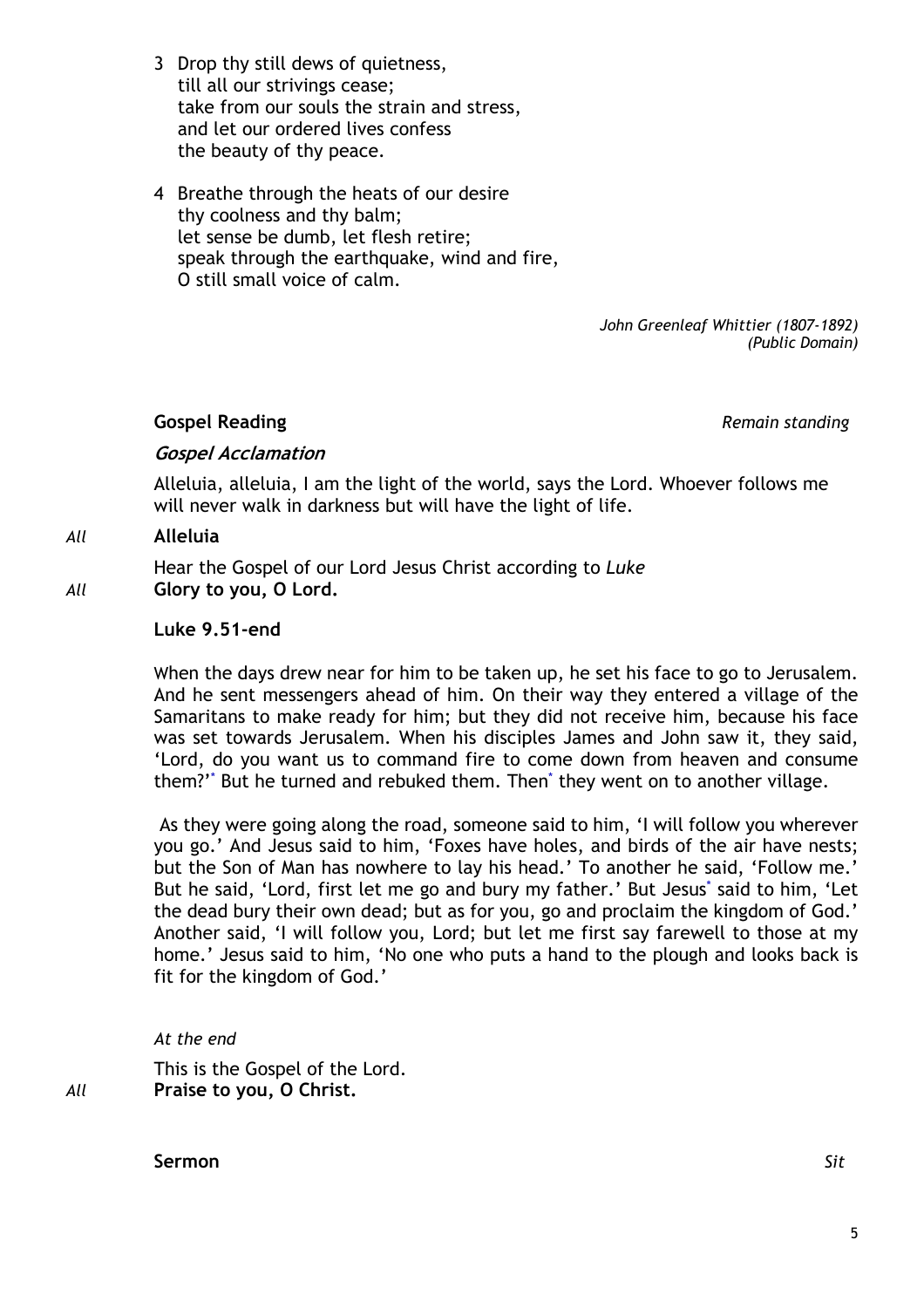Let us declare our faith in God. **Stand** 

*All* **We believe in God the Father, from whom every family in heaven and on earth is named. We believe in God the Son, who lives in our hearts through faith, and fills us with his love. We believe in God the Holy Spirit, who strengthens us with power from on high. We believe in one God; Father, Son and Holy Spirit. Amen.**

#### **Prayers of Intercession** *Sit*

Lord, in your mercy *All* **Hear our prayer.**

*And at the end*

Merciful Father, *All* **accept these prayers for the sake of your Son, our Saviour Jesus Christ. Amen.**

#### **The Peace** *Stand*

We are the body of Christ. In the one Spirit we were all baptized into one body. Let us then pursue all that makes for peace and builds up our common life.

The peace of the Lord be always with you *All* **and also with you.**

Let us offer one another a sign of peace.

*A sign of peace – not a handshake but a smile, may be shared with your neighbour.*

#### **Offertory Hymn**

**I heard the voice of Jesus say** *sung by St Martin's Voices*

1 I heard the voice of Jesus say: 'Come unto me and rest; lay down, thou weary one, lay down thy head upon my breast.' I came to Jesus as I was, weary and worn and sad, I found in him a resting-place, and he has made me glad.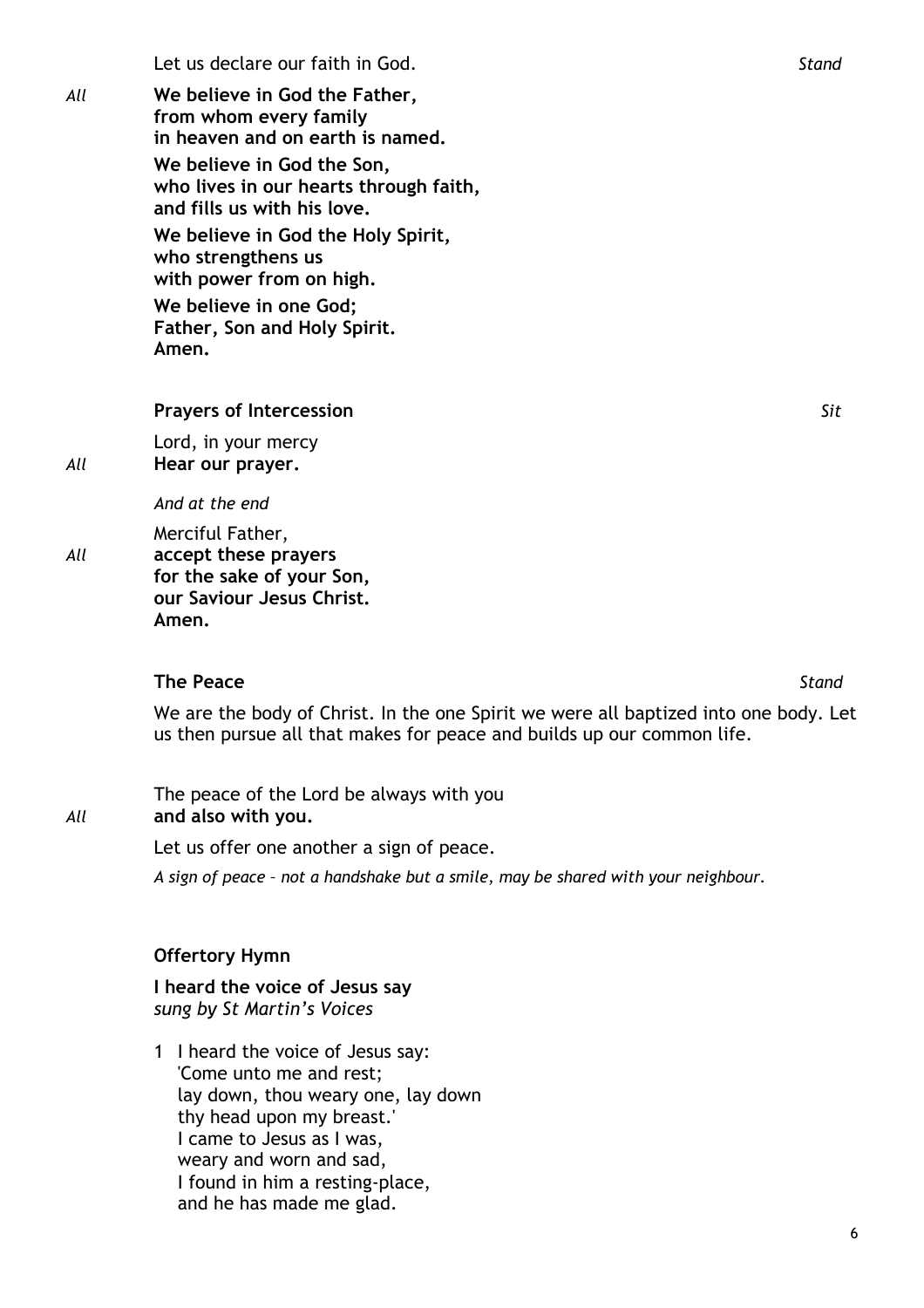- 2 I heard the voice of Jesus say: 'Behold, I freely give the living water; thirsty one, stoop down and drink and live.' I came to Jesus, and I drank of that life-giving stream; my thirst was quenched, my soul revived, and now I live in him.
- 3 I heard the voice of Jesus say: 'I am this dark world's Light; look unto me, thy morn shall rise, and all thy day be bright.' I looked to Jesus, and I found in him my star, my sun; and in that light of life I'll walk, till travelling days are done.

*Horatius Bonar (1808-1889) (CCLI 2598000, One License 80909)*

### **Preparation of the Table**

#### **Taking of the Bread and Wine**

Blessed are you, Lord God of all creation: Through your goodness we have this bread to set before you, which earth has given and human hands have made. It will become for us the bread of life.

#### *All* **Blessed be God for ever.**

Blessed are you, Lord God of all creation: Through your goodness we have this wine to set before you, fruit of the vine and work of human hands. It will become for us the cup of salvation.

### *All* **Blessed be God for ever.**

#### **The Eucharistic Prayer**

**Eucharistic Prayer B**

*The president says* 

The Lord is here.

*All* **His Spirit is with us.**

Lift up your hearts.

*All* **We lift them to the Lord.**

Let us give thanks to the Lord our God.

*All* **It is right to give thanks and praise.**

Father, we give you thanks and praise through your beloved Son Jesus Christ, your living Word, through whom you have created all things; who was sent by you in your great goodness to be our Saviour.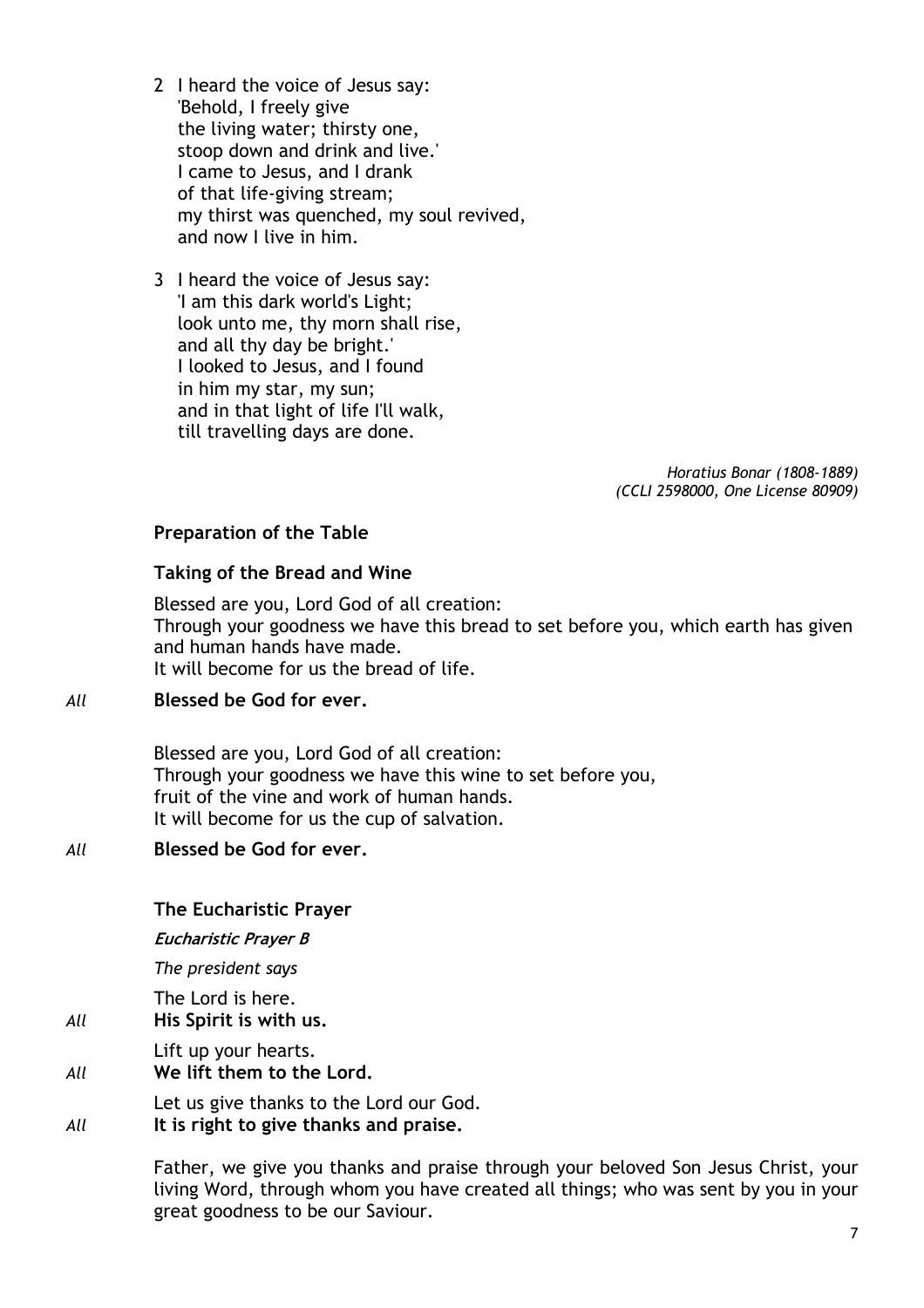By the power of the Holy Spirit he took flesh; as your Son, born of the blessed Virgin, he lived on earth and went about among us; he opened wide his arms for us on the cross; he put an end to death by dying for us; and revealed the resurrection by rising to new life; so he fulfilled your will and won for you a holy people.

Therefore with angels and archangels, and with all the company of heaven, we proclaim your great and glorious name, for ever praising you and saying:

*All* **Holy, holy, holy Lord, God of power and might, heaven and earth are full of your glory. Hosanna in the highest. Blessed is he who comes in the name of the Lord. Hosanna in the highest.**

> Lord, you are holy indeed, the source of all holiness; grant that by the power of your Holy Spirit, and according to your holy will, these gifts of bread and wine may be to us the body and blood of our Lord Jesus Christ;

who, in the same night that he was betrayed, took bread and gave you thanks; he broke it and gave it to his disciples, saying: Take, eat; this is my body which is given for you; do this in remembrance of me.

In the same way, after supper he took the cup and gave you thanks; he gave it to them, saying: Drink this, all of you; this is my blood of the new covenant, which is shed for you and for many for the forgiveness of sins.

Do this, as often as you drink it, in remembrance of me.

Praise to you, Lord Jesus:

*All* **Dying you destroyed our death, rising you restored our life: Lord Jesus, come in glory.**

> And so, Father, calling to mind his death on the cross, his perfect sacrifice made once for the sins of the whole world; rejoicing in his mighty resurrection and glorious ascension, and looking for his coming in glory, we celebrate this memorial of our redemption.

> As we offer you this our sacrifice of praise and thanksgiving, we bring before you this bread and this cup and we thank you for counting us worthy to stand in your presence and serve you.

> Send the Holy Spirit on your people and gather into one in your kingdom all who share this one bread and one cup, so that we, in the company of all the saints, may praise and glorify you for ever, through Jesus Christ our Lord; by whom, and with whom, and in whom, in the unity of the Holy Spirit, all honour and glory be yours, almighty Father, for ever and ever.

### *All* **Amen.**

*A short period of silence is kept before The Lord's Prayer*

 *Sit*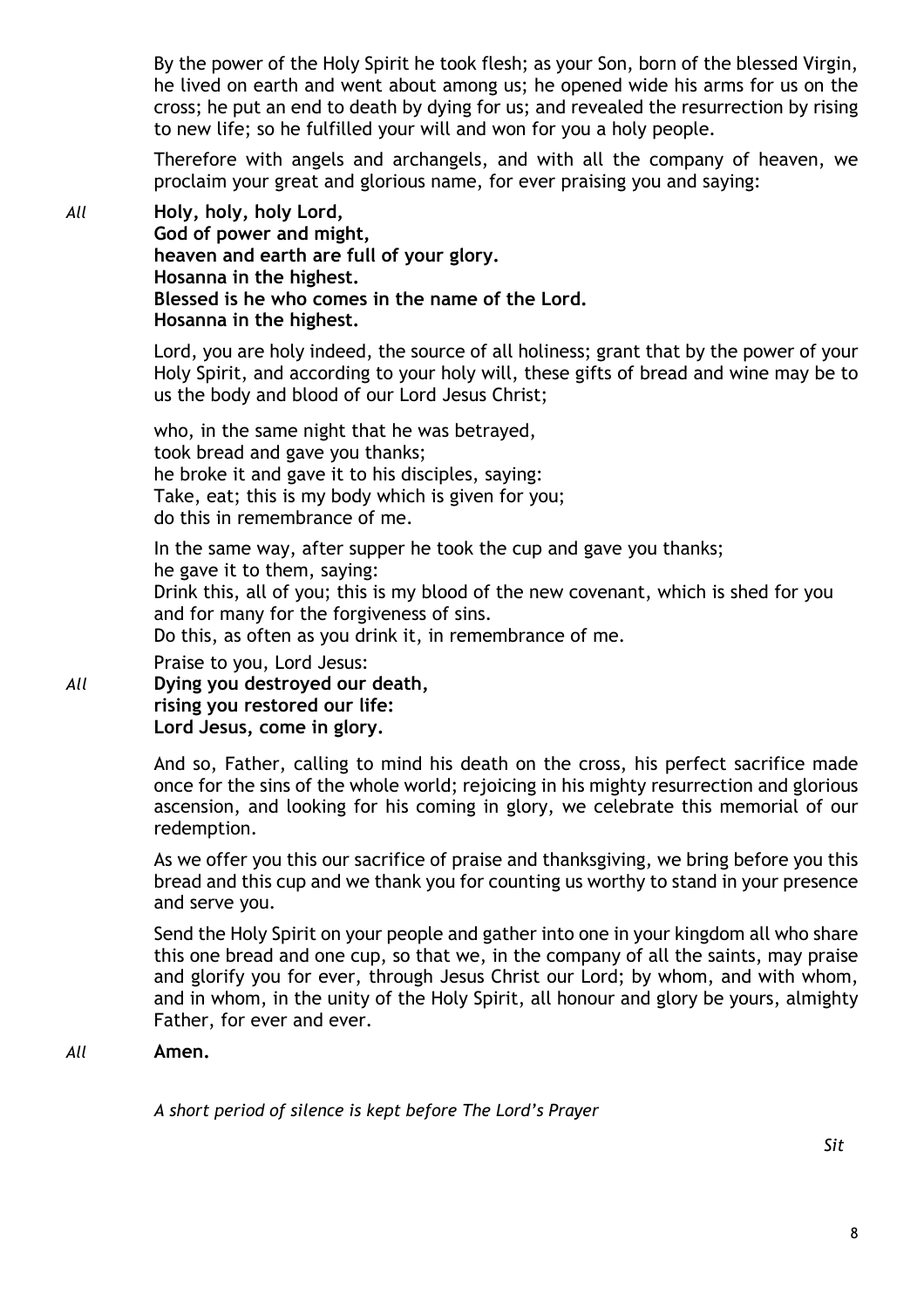**The Lord's Prayer**

As our Saviour taught us, so we pray:

*All* **Our Father in heaven, hallowed be your name, your kingdom come, your will be done, on earth as in heaven. Give us today our daily bread. Forgive us our sins as we forgive those who sin against us. Lead us not into temptation but deliver us from evil. For the kingdom, the power, and the glory are yours now and for ever. Amen**

*The president breaks the consecrated bread.* 

We break this bread to share in the body of Christ.

*All* **Though we are many, we are one body, because we all share in one bread.**

*The Agnus Dei may be used as the bread is broken*

*All* **Lamb of God, you take away the sins of the world: have mercy on us.**

> **Lamb of God, you take away the sins of the world: have mercy on us.**

> **Lamb of God, you take away the sins of the world: grant us peace.**

### **Giving of Communion**

*The president invites the congregation to receive communion*

Draw near with faith. Receive the body of our Lord Jesus Christ which he gave for you, and his blood which he shed for you. Eat and drink in remembrance that he died for you, and feed on him in your hearts by faith with thanksgiving.

*All* **We do not presume to come to this your table, merciful Lord, trusting in our own righteousness, but in your manifold and great mercies. We are not worthy so much as to gather up the crumbs under your table. But you are the same Lord whose nature is always to have mercy. Grant us therefore, gracious Lord, so to eat the flesh of your dear Son Jesus Christ and to drink his blood, that our sinful bodies may be made clean by his body and our souls washed through his most precious blood, and that we may evermore dwell in him and he in us. Amen.**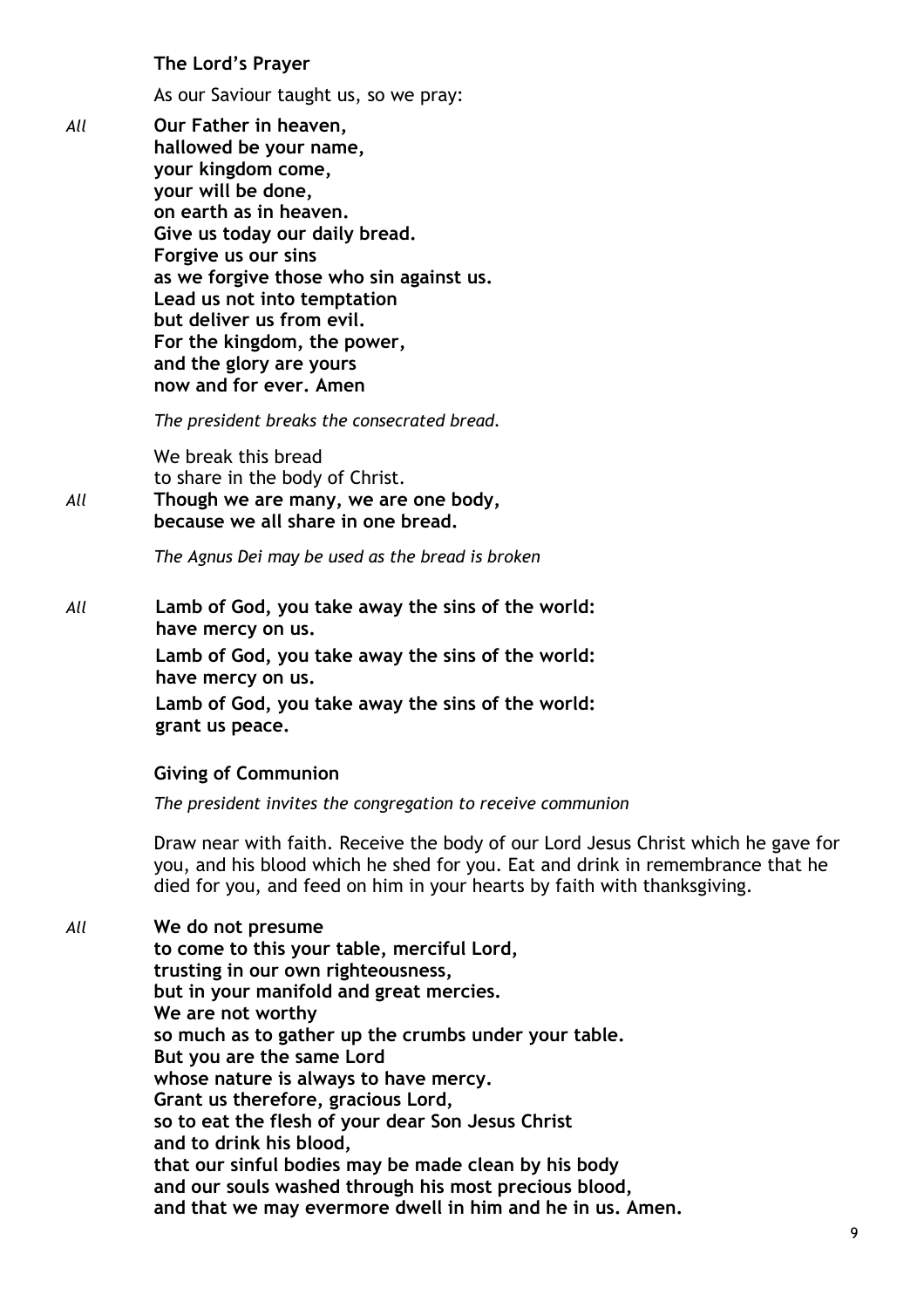*The President and people receive communion. If you do not wish to receive, you are invited to receive a blessing. Please make this clear by bowing your head at the altar.*

## **PLEASE NOTE:**

*Bread and wine have been consecrated and are offered. We reiterate that the Church's teaching is that the body and blood of Christ may be completely received in one kind only; i.e. the bread.*

*Nobody is under any pressure (theologically, morally, socially or psychologically) to receive the cup if you are uneasy about this.* 

*The practice of the communicant intincting (dipping) the consecrated bread into the chalice is NOT permitted on hygiene grounds. If you do not wish to receive either, you are invited to receive a blessing.* 

#### **Prayer after Communion**

*Silence is kept.*

Loving Father, we thank you for feeding us at the supper of your Son: sustain us with your Spirit, that we may serve you here on earth until our joy is complete in heaven, and we share in the eternal banquet with Jesus Christ our Lord. Amen.

### *All* **Almighty God,**

**we thank you for feeding us with the body and blood of your Son Jesus Christ. Through him we offer you our souls and bodies to be a living sacrifice. Send us out in the power of your Spirit To live and work to your praise and glory. Amen.**

### **Final Hymn** *Stand*

**Guide me, O thou great Redeemer** *sung by St Martin's Voices*

- 1 Guide me, O thou great Redeemer, pilgrim through this barren land; I am weak, but thou art mighty, hold me with thy powerful hand: bread of heaven, feed me now and evermore.
- 2 Open now the crystal fountain whence the healing stream doth flow; let the fiery, cloudy pillar lead me all my journey through: strong deliverer, be thou still my strength and shield.